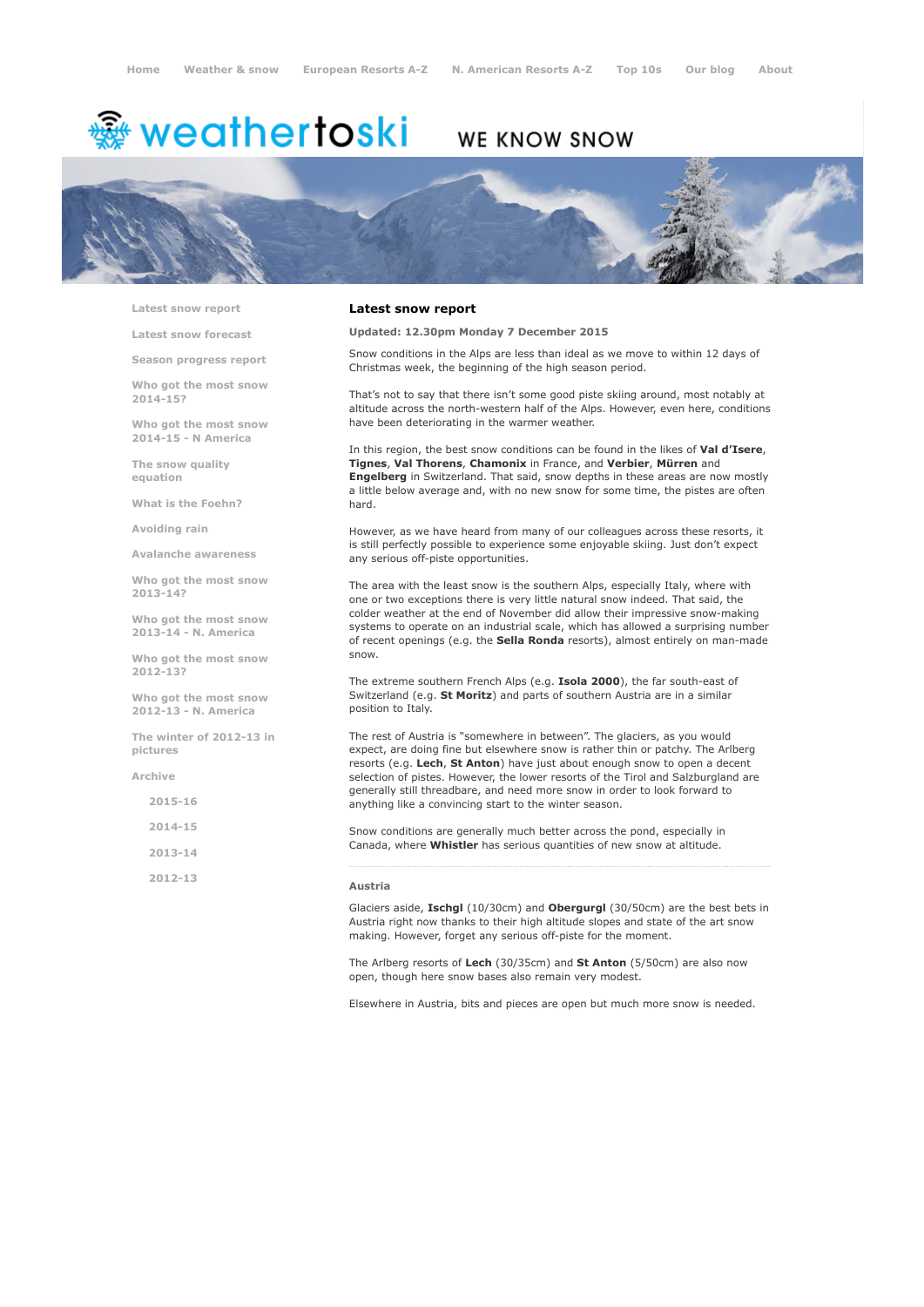

weather or snow conditions in the Alps? [Contact](http://www.weathertoski.co.uk/about-1/contact-us/) us and we'll do our best to answer it...

### E: [info@weathertoski.co.uk](mailto:fraser@weathertoski.co.uk)

T: +44 (0)20 3151 3154



schroecken.at

#### France

The best snow conditions in France are in the high resorts of the northern Alps, such as Val d'Isère/Tignes (28/90cm) and Val Thorens (85/115cm), both of which already have a good selection of pistes open.

A number of other big name resorts partially opened last weekend, including Courchevel (31/78cm), Méribel (20/50cm) and Les 2 Alpes (5/60cm). Once again, some decent on-piste skiing is possible here, but the general consensus is that more snow would be very welcome, especially lower down.

Further south there is less snow but, with artificial help, a selection of resorts are also open including Montgenèvre (20/30cm) and Isola 2000 (10/30cm).



Val Thorens remains one of the better options in the Alps right now - Photo: valthore

#### **Italy**

Many Italian resorts have a serious lack of snow right now. That said, they do have the best snow-making in the Alps, which has allowed a number resorts such as Selva (10/30cm) and Corvara to open a surprising number of runs – even if it is a case of skiing on ribbons of white among the green fields.

The most natural snow in the Italian Alps is in the far north-west, in resorts such as Cervinia (20/125cm), but even here they are now considerably behind the curve for early December and more snow would be very welcome.



Almost no natural snow in the Sella Ronda region. This is Alta Badia Photo: holimites.com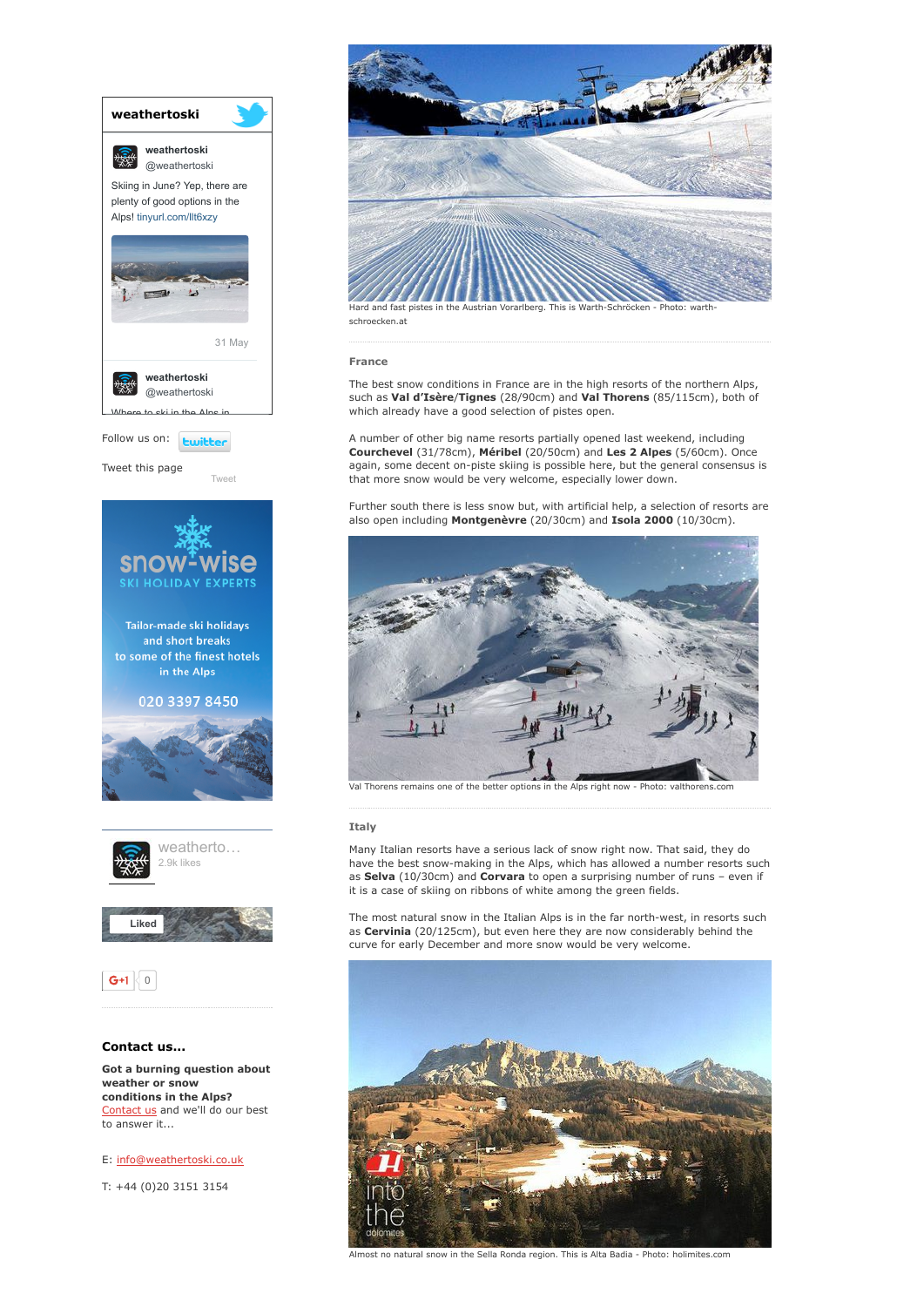#### Switzerland

The greatest extent and variety of skiing in Switzerland is in Zermatt (5/140cm), even if it missed the heaviest of the snowstorms back in late November.

Elsewhere in Switzerland, there are lots of partial openings, with the best snow in the western and northern resorts, such as Verbier (15/50cm) and Engelberg  $(40/160cm)$ , though off-piste opportunities remain limited.



snow cover still in the northern Swiss Alps. This is Wengen - Photo: wengen.ch

#### Rest of Europe

There are several possibilities for skiing in the Pyrenees, though it has also turned much milder here after a very snowy end to November. Among the better options right now are Spain's **Baqueira Beret** (60/100cm) where most lifts are open, and France's Cauterets (40/100cm).

Snow depths in Andorra are generally more modest, but all ski areas are partially open, with 20/40cm of settled snow depending on altitude in the Grand Valira region.

Scandinavia reports generally quite good conditions, even if the skiable terrain is still quite modest in extent. In Finland, Levi is operating 11 lifts and has a 40cm upper base. Further south in Norway, Geilo reports 25cm of fresh snow and an upper base of 70cm.



25cm of fresh snow in Geilo, Norway - Photo: planetski.eu

#### USA

Most western US resorts haven't seen a huge amount of snow over the last week but, on-piste at least, snow conditions are still pretty good for the time of year in the big name Colorado resorts of Vail (64cm mid-mountain base) and Aspen (54/81cm).

Further north, it's snowing in Jackson Hole (74cm) with significant accumulations expected here over the next couple of days.

Over in Utah, snow depths are still below par in **Snowbird** (51cm mid-mountain base) but snow is forecast here too, especially towards the end of the week.

#### Canada

Snow conditions are generally excellent in western Canada.